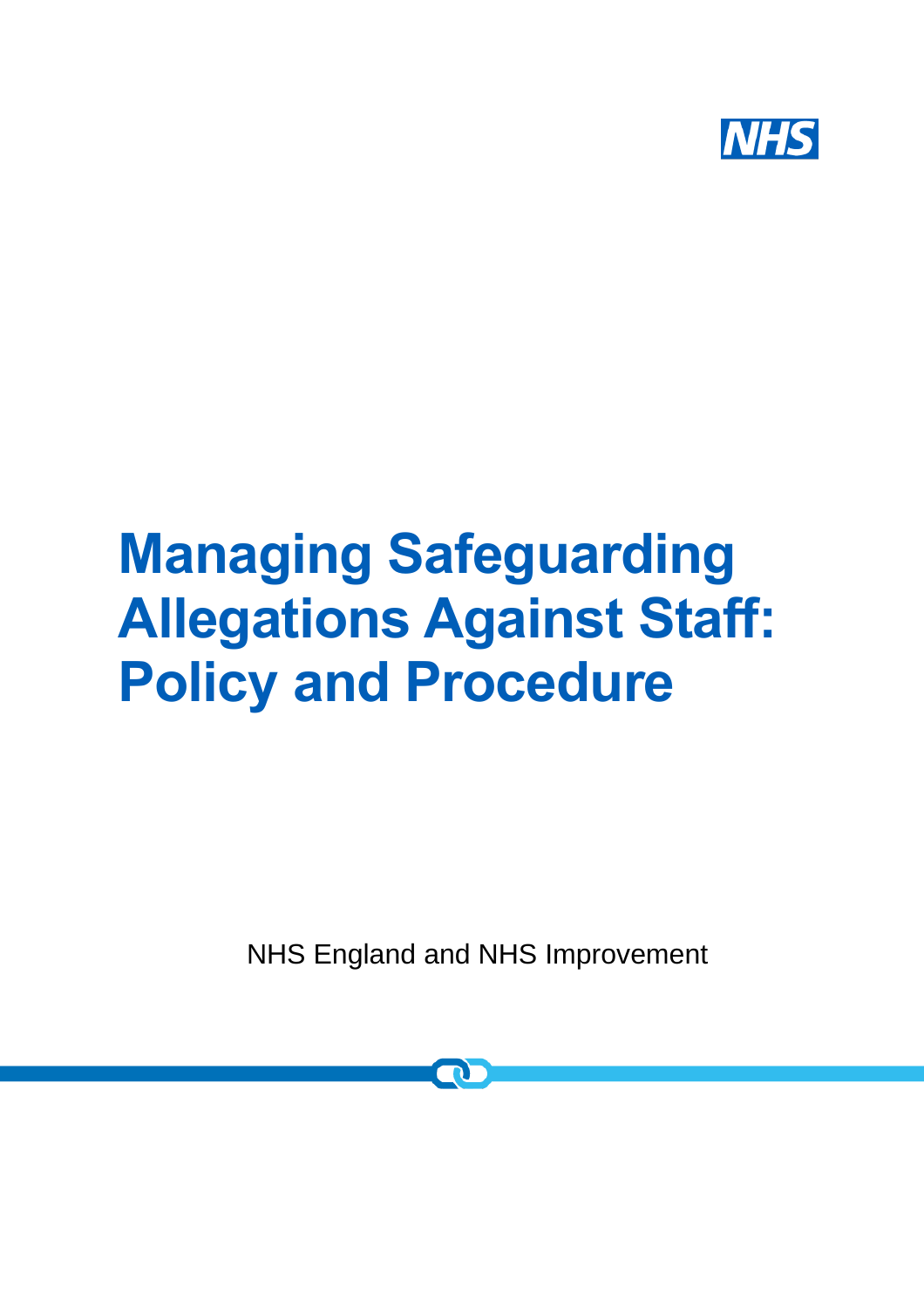## **Document Title: Managing Safeguarding Allegations Against Staff: Policy and Procedure**

Version number: 3

First published: 27<sup>th</sup> March 2014

Updated: 25 March 2019

Prepared by:

NHS Safeguarding Team, supported and authorised by NHS Improvement.

This is a controlled document. Whilst this document may be printed, the electronic version posted on the intranet is the controlled copy. Any printed copies of this document are not controlled.

As a controlled document, this document should not be saved onto local or network drives but should always be accessed from the intranet.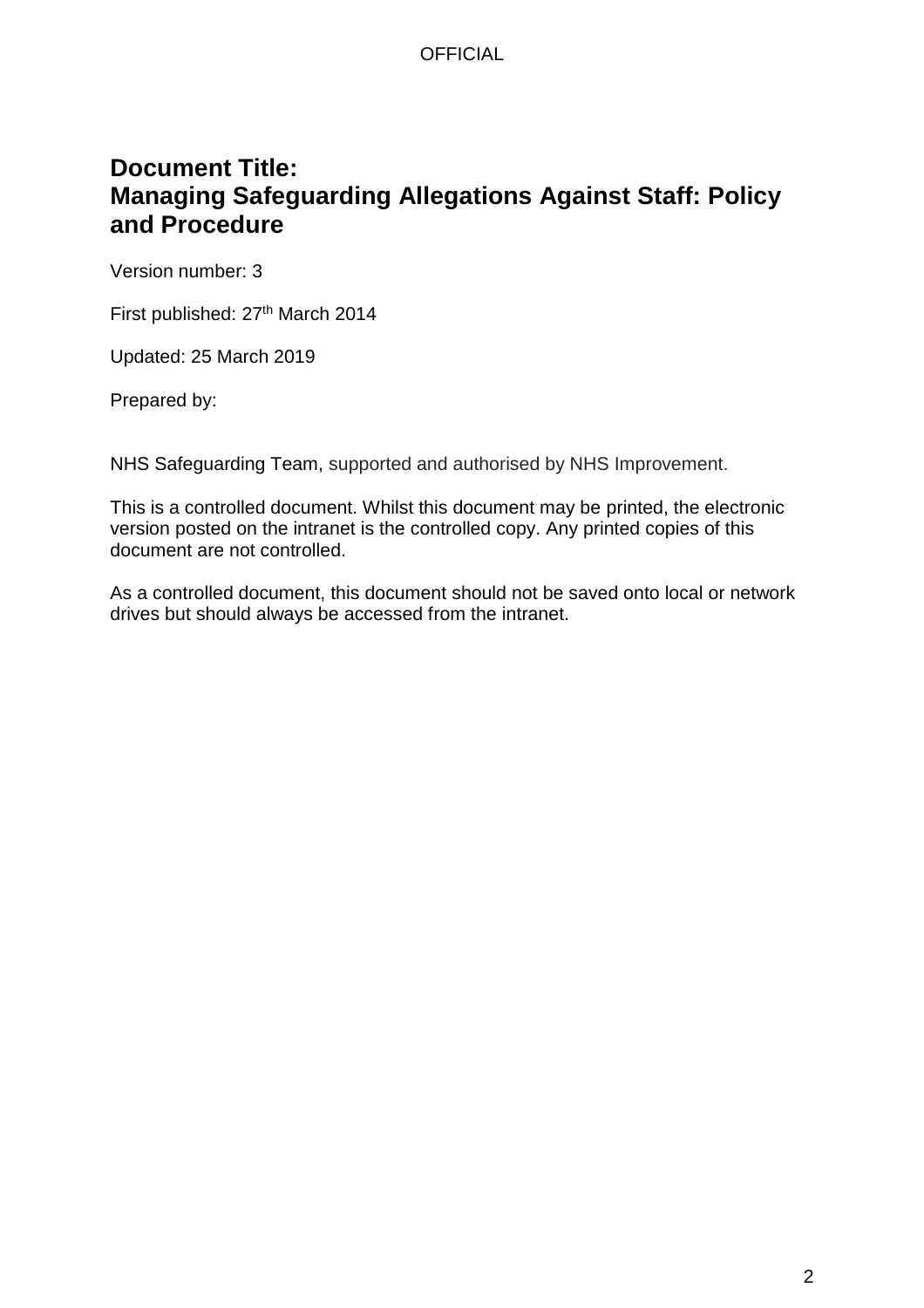# **Contents**

| $\mathbf 1$    |                                                                        |  |  |
|----------------|------------------------------------------------------------------------|--|--|
| 2              | NHS England and NHS Improvement commitments and values 4               |  |  |
| 3              |                                                                        |  |  |
| 4              |                                                                        |  |  |
| 5              | Procedure for reporting and managing allegations: NHS England & NHS    |  |  |
|                |                                                                        |  |  |
| 6              | Procedure for reporting and managing allegations:                      |  |  |
|                |                                                                        |  |  |
| $\overline{7}$ |                                                                        |  |  |
| 8              |                                                                        |  |  |
| 9              |                                                                        |  |  |
| 10             |                                                                        |  |  |
| 11             |                                                                        |  |  |
|                | Appendix 1: Definitions of 'at risk', 'harm' and 'relevant conduct' 15 |  |  |
|                |                                                                        |  |  |
|                |                                                                        |  |  |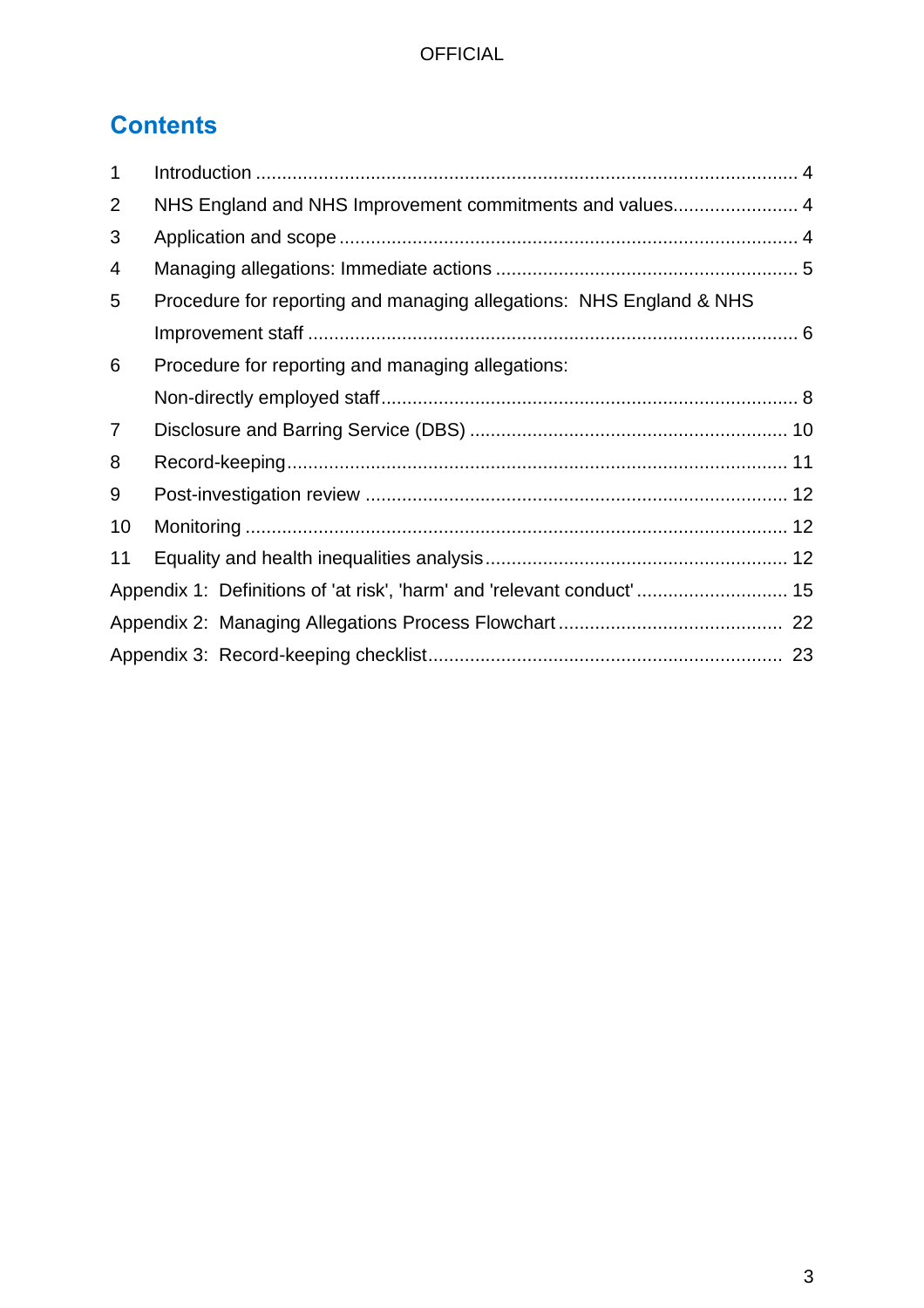# **1 Introduction**

- 1.1 This policy provides a framework for managing allegations against NHS England & NHS Improvement staff that indicate that a child, young person or adult at risk is believed to have suffered, or is likely to suffer, significant harm. It also applies to cases where a staff member is behaving in a way that suggests they are unsuited to working with these groups of people.
- 1.2 This policy is focused on the management of risk, based on an informed assessment of harm and abuse. Definitions of harm can be found in [Safeguarding Children and Young People,](https://www.gov.uk/government/publications/safeguarding-children-and-young-people/safeguarding-children-and-young-people) [Adult Safeguarding: Roles and](https://www.rcn.org.uk/-/media/royal-college-of-nursing/documents/publications/2018/august/pdf-007069.pdf)  [Competencies for Health Care Staff \(August 2018\)](https://www.rcn.org.uk/-/media/royal-college-of-nursing/documents/publications/2018/august/pdf-007069.pdf) and the [Care Act \(2014\).](http://www.legislation.gov.uk/ukpga/2014/23/contents/enacted)
- 1.3 This policy should be read alongside the relevant NHS England & NHS Improvement policies relating to safeguarding individuals, and policies for the identification, management and support of primary care practitioners. Consideration must also be given to contractors whose performance gives cause for concern.

## **2 NHS England and NHS Improvement: commitments and values**

- 2.1 The NHS Constitution establishes the principles and values of the NHS in England and the rights of patients, members of the public, and staff. It sets out the commitments of the NHS, together with the responsibilities that the public, patients and staff owe to one another, to ensure that the NHS operates fairly and effectively.
- 2.2 As a publicly-funded NHS body, and in line with the Constitution, NHS England & NHS Improvement aspires to the highest standards of excellence and professionalism in the leadership and management of the organisation, the people it employs, and the education, training and development they receive.

## **3 Application and scope**

- 3.1 This policy applies to all NHS England & NHS Improvement staff, and anyone working on behalf of, or undertaking work for, or volunteering for, NHS England & NHS Improvement. It applies to all employees and contractors of NHS England & NHS Improvement, including:
	- GPs
	- dental practitioners
	- pharmacists
	- optometrists
	- secondees into and out of the organisation
	- volunteers, as defined by the NHS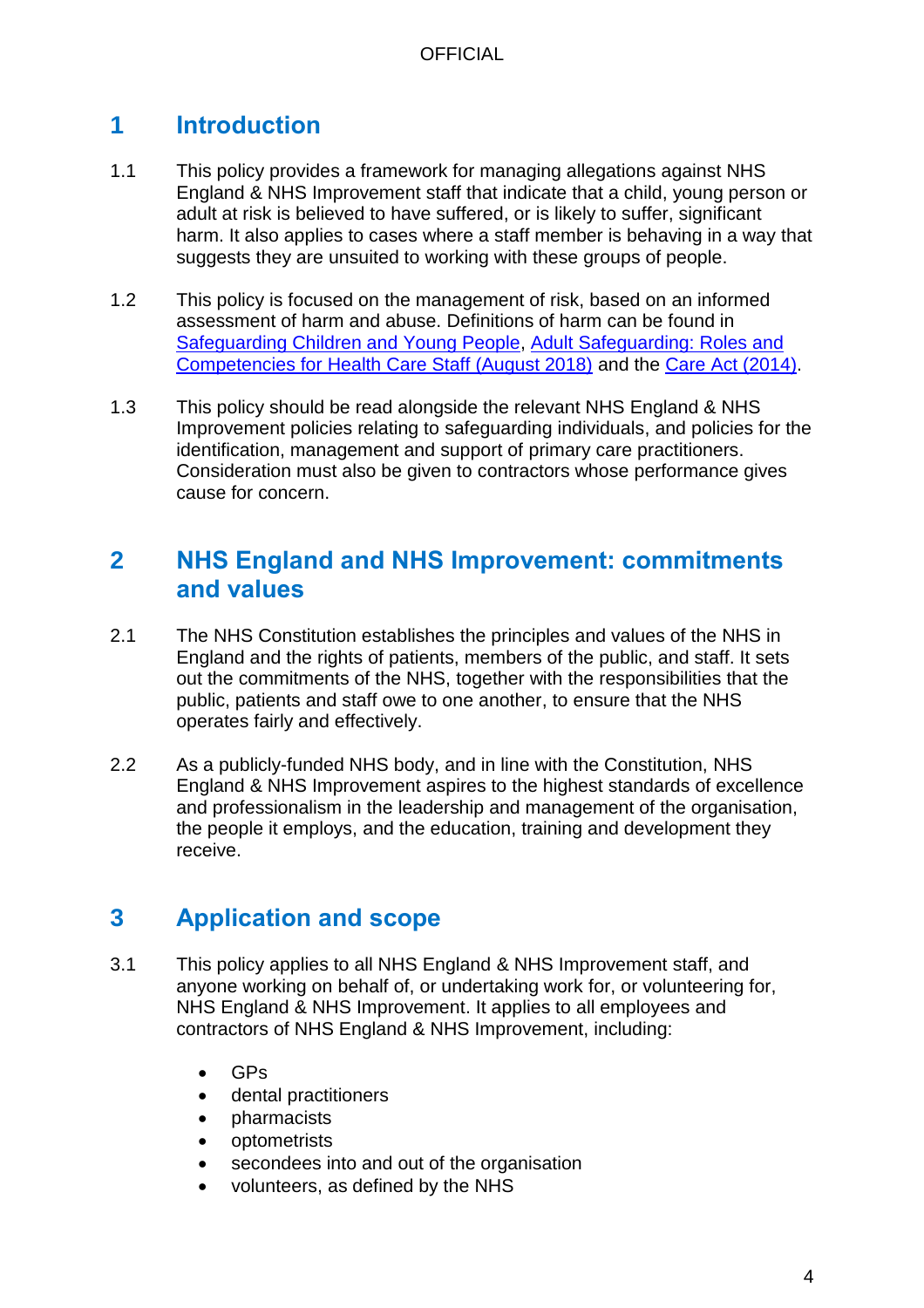- students
- honorary appointees
- **trainees**
- contractors
- temporary workers, including locum doctors and those working on a bank or agency contract
- staff registered as performers on the National Performers' List.
- 3.2 For ease of reference, all employees and workers who fall into these groups are referred to as 'staff' in this document.
- 3.3 The policy covers allegations made against staff both within and outside their NHS England & NHS Improvement duties, such as in their private life, including:
	- the commitment of a criminal offence against, or related to, a child, young person or adult at risk;
	- a failure to work collaboratively with social care agencies when an issue about the care of a child, young person or adult at risk for whom they have caring responsibilities, is being investigated;
	- behaving towards a child, young person or adult at risk in a way that suggests they are unsuitable to work with them;
	- the commitment of domestic violence or abuse, or the failure to ensure that a vulnerable individual is protected from the impact of such violence or abuse; and
	- abuse against someone closely associated with a member of staff, such as a partner, or a member of the family or household.
- 3.4 Although managing safeguarding allegations against staff is covered by the Children Acts (1989/2004), this Policy also applies to vulnerable adults at risk of harm or abuse as per the Care Act (2014). [Working Together to](https://www.gov.uk/government/publications/working-together-to-safeguard-children--2) Safeguard [Children \(2018\)](https://www.gov.uk/government/publications/working-together-to-safeguard-children--2) states that all statutory organisations should have a procedure for managing allegations against staff.

## **4 Managing allegations: Immediate actions**

- 4.1 The regions will need to understand their local multi-agency policies and procedures for managing allegations, in conjunction with the NHS England and NHS Improvement Accountability and Assurance Frameworks.
- 4.2 Three separate actions must be considered when an allegation is made:
	- enquiries and assessment by child/adult social care, into whether a child/young person/adult at risk of harm or abuse is in need of protection
	- a police investigation of a possible criminal offence
	- disciplinary action (including suspension).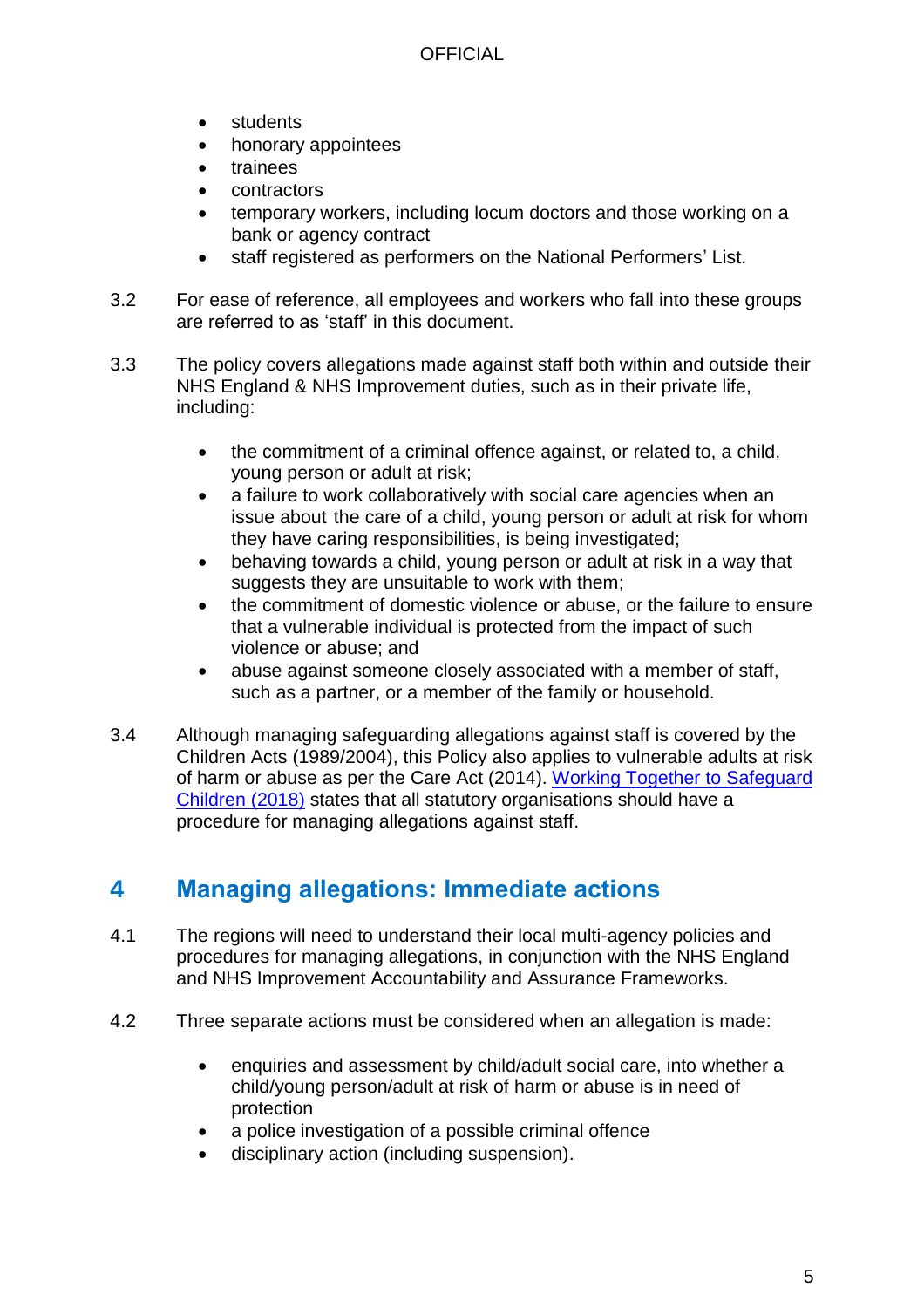- 4.3 The safety of the child, young person or adult at risk is of paramount importance, and immediate action may be crucial in safeguarding an investigation. Where there is concern that other individuals may be at risk of harm or abuse, this must be reported immediately.
- 4.4 Reputational issues must be managed appropriately, in discussion with the relevant communications team.
- 4.5 All staff must be familiar with referral procedures for the protection of children and adults at risk. A concern must be reported to a staff member's line manager, who should take advice from the regional or central safeguarding lead. See Appendix 2 for a flowchart of this process.
- 4.6 All LSCBs and SABs have their own websites, which set out their safeguarding policies and procedures. In addition, each Local Authority has a Local Authority Designated Officer (LADO) to act on its behalf in investigating allegations - a role cited in the Savile investigations as critical for working in partnership with the NHS. The LADO should be informed of all allegations, in line with local safeguarding procedures.
- 4.7 A Serious Incident Report of an allegation against a member of staff should be managed using **[Strategic Executive Information System \(StEIS\)](https://improvement.nhs.uk/resources/steis/)** methodologies.
- 4.8 It is crucial that no action taken by NHS England & NHS Improvement to manage an allegation will jeopardise an external investigation, such as a criminal investigation.

## **5 Procedure for reporting and managing allegations: NHS England directly employed staff and performers**

- 5.1 Every effort must be made to maintain confidentiality, and manage communications effectively, whilst an allegation is being investigated. Any information-sharing must comply with the requirements of data protection legislation<sup>1</sup>, the Human Rights Act and the common law duty of confidence.
- 5.2 Please refer to section 7 about the Disclosure and Barring Service (DBS).
- 5.3 Each NHS England & NHS Improvement region, and the central support team, will have a Nominated Safeguarding Senior Officer (NSSO) who will lead and co-ordinate investigations - and be of sufficient seniority to make decisions - on behalf of NHS England. Where there is no-one in this role, the Regional Chief Nurse will act as the point of contact to identify and appoint the NSSO.
- 5.4 The NSSO should ensure (if appropriate) that a child protection/adult at risk referral is made (or has been made) to the relevant social care team and,

 <sup>1</sup> The EU General Data Protection Regulation and Data Protection Act 2018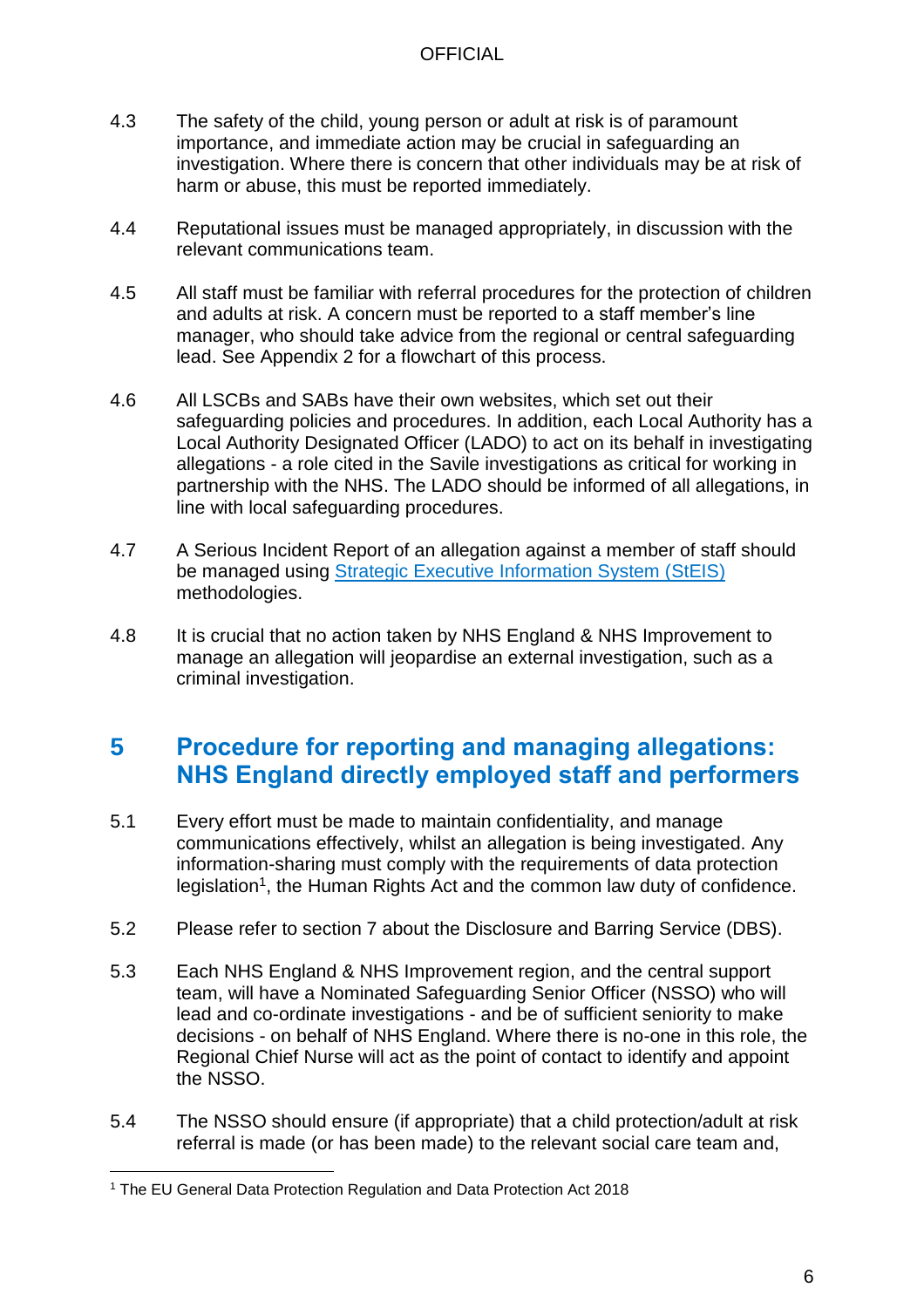where necessary, the police, using the appropriate reporting form. The referral must be put in writing to child/adult social care by the reporting individual within 24 hours, or on the next working day (in the case of a weekend).

- 5.5 Where the issue relates to a child, the NSSO will liaise with the LADO, to agree on the information that needs to be shared with other geographical areas. The LADO can be contacted through the local Social Care team or the LSCB contact lead.
- 5.6 Immediate issues of investigation and management of the employee should be discussed and agreed at this time, including what information should be passed to the staff member concerned.
- 5.7 Where the issue relates to an adult, the NSSO will discuss the case and allegations with the relevant adult social care department manager and the police, to decide which agency should lead the investigation.
- 5.8 The NSSO will work with HR and the staff member's line manager, to decide whether suspension is appropriate during the period of investigation. HR will advise whether the NHS England & NHS Improvement disciplinary procedure is to be followed, or, in the case of a performer subject to the Performers' List regulations, which procedure should be followed. HR advice will be pertinent to all staff, regardless of their employment status with NHS England & NHS Improvement.
- 5.9 The NSSO should ensure the Director of the relevant regional or central safeguarding team is informed about the allegation.
- 5.10 Following notification to child/adult social care and/or the police, the NSSO should undertake an internal Strategy Planning Meeting, to decide how to manage the allegation. The following people should attend:
	- the NSSO
	- the LADO
	- the staff member's line manager
	- a senior member of staff from the Directorate or region concerned
	- the Safeguarding Lead for the area covered
	- a senior member of staff from the relevant regional or national support centre
	- appropriate members of the HR team
	- an appropriate designated professional, to act as safeguarding expert.
- 5.11 The Strategy Planning Meeting will:
	- consider what further contact is required with regional staff, local police, and/or child/adult social care
	- nominate a member of the investigation team as the link person
	- establish whether the child/young person/adult at risk of harm or abuse is safe from any further risk of harm or abuse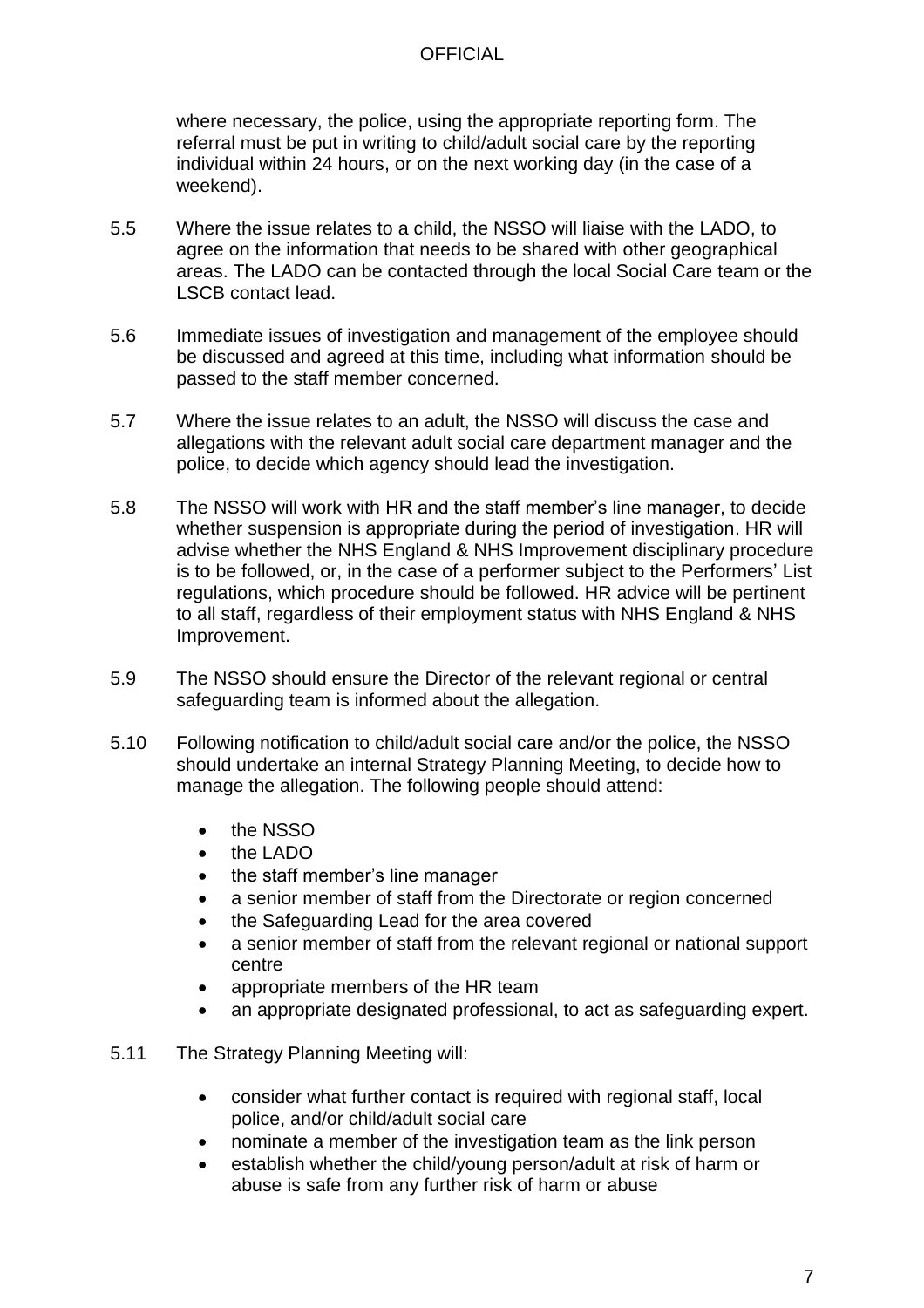- review the action already undertaken to ensure the safety of the victim
- decide on the internal investigation strategy
- make a referral to the appropriate professional body, e.g. GMC or NMC, if applicable. This referral could be made prior to any HR investigation, dependent on how serious the allegations are on the clinician
- decide how to present the allegations to the staff member concerned, and – in agreement with child/adult social care and the police - what information should be passed to the staff member
- decide how the investigation process will be managed, ensuring that NHS England & NHS Improvement performance procedures are followed
- decide how the child/adult at risk of harm or abuse, or their nominated parent/guardian/nominated carer making the allegation, is to be kept informed of progress in the investigation
- ensure that the incident has been reported on the StEIS [system](https://improvement.nhs.uk/resources/steis/)
- ensure that relevant information is shared with the senior management team
- decide on the frequency and format of review meetings needed to manage the investigation and its resulting actions.
- 5.12 The police and/or social care should be consulted when they are involved in any on-going investigation, and/or when criminal proceedings are pending.
- 5.13 The staff member's line manager should be asked to provide appropriate support to the individual, and keep them regularly informed, while the case is on-going. Further support may be also be provided by Occupational Health.
- 5.14 The sharing of information must not 'contaminate' any on-going NHS England or NHS Improvement, police or child/adult social care investigations. Confidentiality must be maintained at all times, and any information-sharing must comply with the requirements of data protection legislation, the Human Rights Act and the common law duty of confidence.
- 5.15 The NHS England or NHS Improvement Communications Team will advise on the handling of any media queries regarding an allegation.

## **6 Procedure for reporting and managing allegations: Non-directly employed staff**

6.1 The [2015 report by](https://www.gov.uk/government/uploads/system/uploads/attachment_data/file/407209/KL_lessons_learned_report_FINAL.pdf) 

[Kate Lampard QC](https://www.gov.uk/government/uploads/system/uploads/attachment_data/file/407209/KL_lessons_learned_report_FINAL.pdf) on the Jimmy Savile investigations gives clear guidance for dealing with allegations against non-directly employed staff. It states that such allegations must be shared with the individual's employer or employing body at the earliest opportunity.

For example: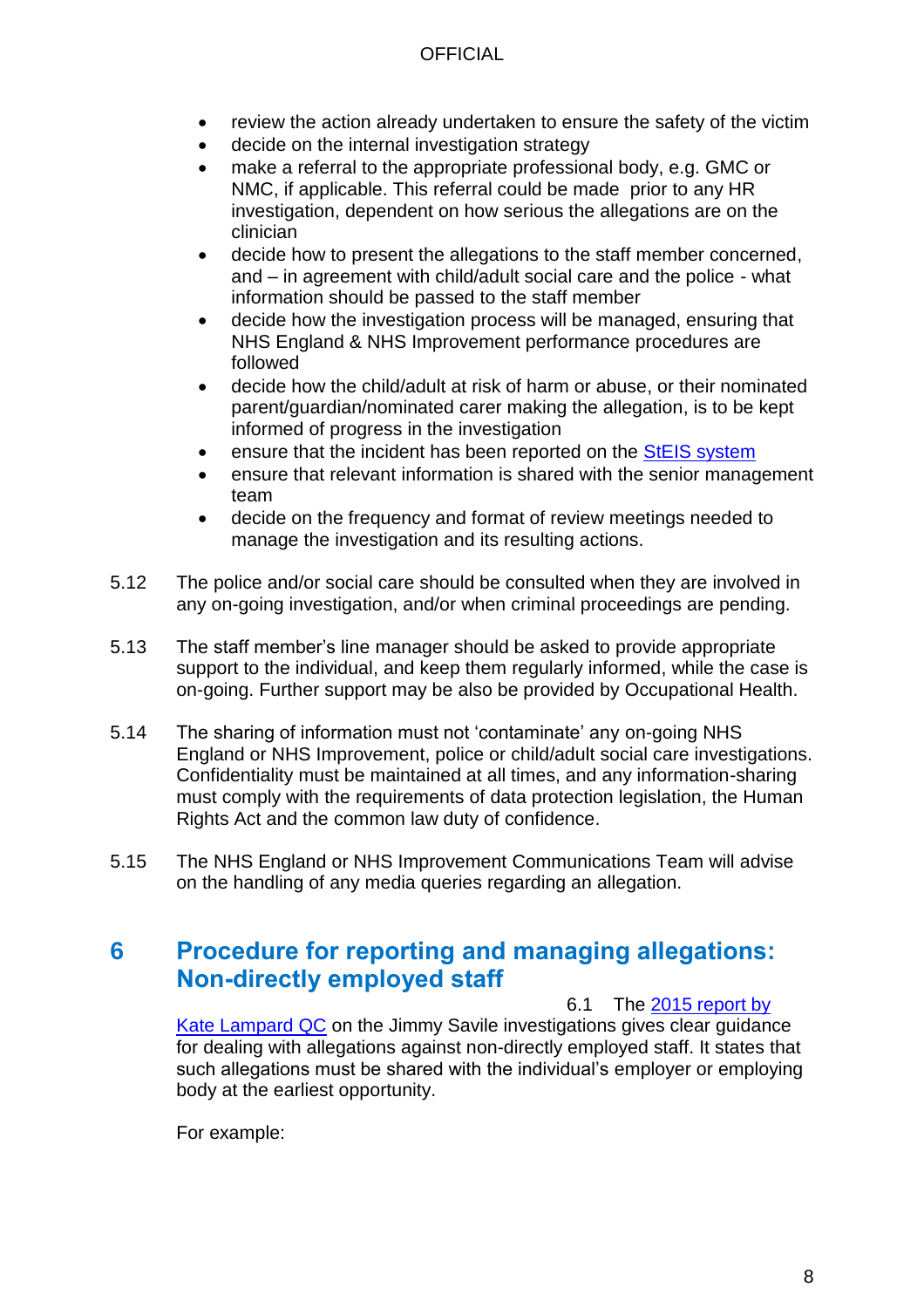- Allegations against contracted staff including GPs, optometrists, dentists and pharmacists should be managed according to the Performers' List policies and procedures.
- Allegations made against agency workers must be reported to the appointing agency and referred to NHS England or NHS Improvement Procurement.
- Allegations made against workers employed by external contractors should be referred to the contractor and the relevant lead body in NHS England or NHS Improvement responsible for managing the service level agreement with the contractor.
- Allegations made against workers seconded from another employer to NHS England & NHS Improvement, or embedded with NHS England & NHS Improvement but employed elsewhere, should be reported to the relevant employer.
- Allegations made against volunteers undertaking duties for, or on behalf of, NHS England or NHS Improvement must also be reported to the voluntary body concerned.
- Allegations made against workers engaged under a contract for services should be referred to NHS England or NHS Improvement Procurement.
- 6.2 Special safeguarding arrangements are in place in relation to patient and public participation within NHS England & NHS Improvement, including for Patient and Public Voice (PPV) partners. [Safeguarding: Patient and Public](https://nhsengland.sharepoint.com/TeamCentre/Nursing/NursingDivision/NursingDivTWA/Shared%20Documents/Safeguarding%20and%20Patient%20and%20Public%20Participation%20Policy.pdf)  [Participation](https://nhsengland.sharepoint.com/TeamCentre/Nursing/NursingDivision/NursingDivTWA/Shared%20Documents/Safeguarding%20and%20Patient%20and%20Public%20Participation%20Policy.pdf) has full guidance on safeguarding policy for these groups.
- 6.3 A NSSO should be appointed, and undertake the duties set out in sections 5.2 to 5.9 above. Appendix 2 outlines the process to be followed.
- 6.4 The NSSO will need to engage with the relevant parties outlined above to decide how the allegation should be managed. This is likely to be a complex process, and the NSSO should take early advice from local safeguarding.
- 6.5 It is recommended that a meeting is held between NHS England & NHS Improvement and the other party/parties at the earliest opportunity, noting the responsibility to report issues to the police and/or social care teams within 24 hours of the allegation being received. These parties should attend the strategy meeting.
- 6.6 For contracted staff, such as GPs, the local performance manager should be informed so that the case can be reviewed and investigated. Cases may need to be referred to the performance group and the GMC.
- 6.7 In addition to the above procedures, NHS England & NHS Improvement must consider how to manage any allegation connected with, or relevant to, the duties that a staff member undertakes with NHS England & NHS Improvement. Such allegations also need to be reported to, and escalated by, the lead NHS England & NHS Improvement manager, as appropriate.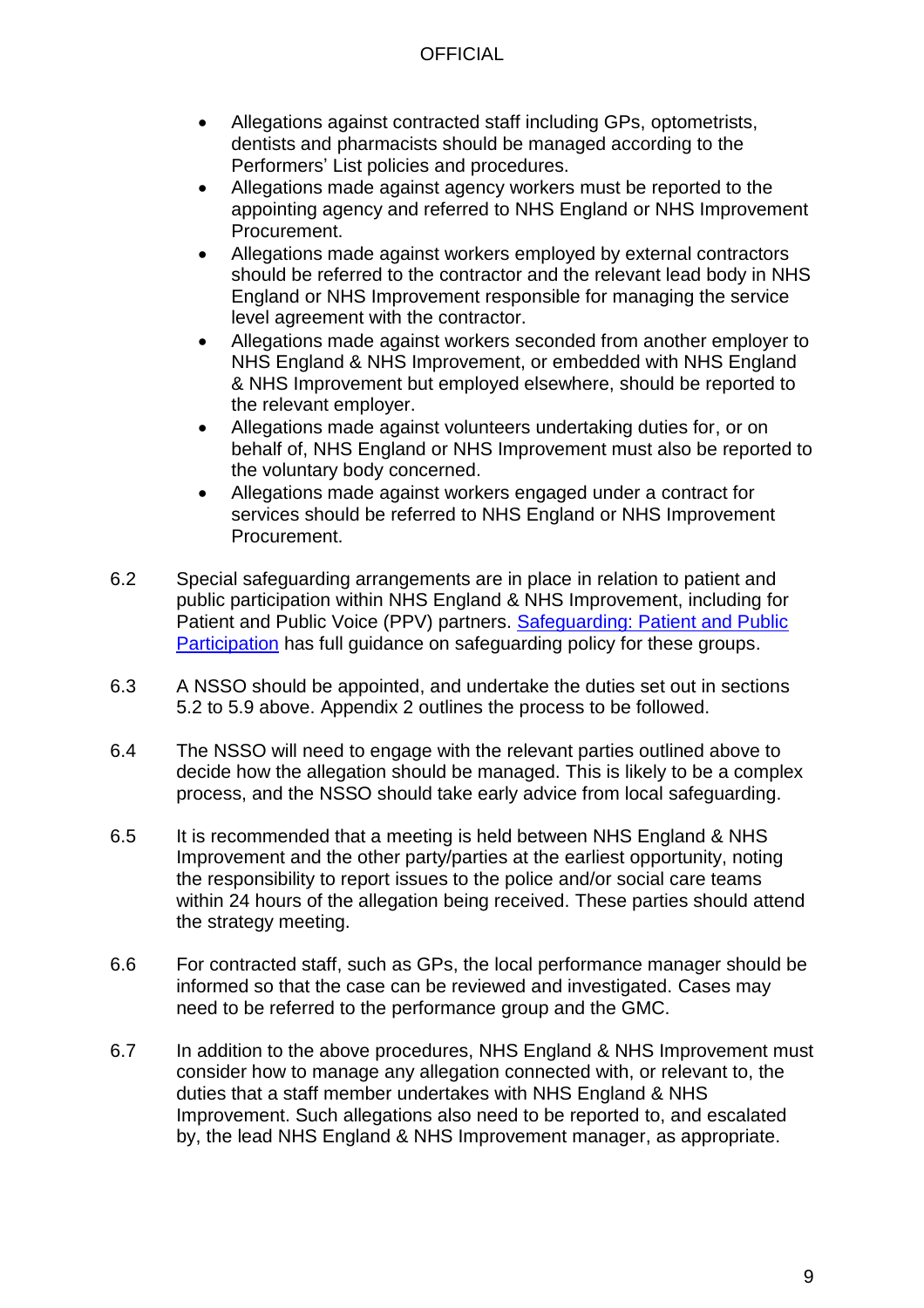6.8 Assumptions should not be made that another party has referred the matter to the police or relevant other body. Evidence must be provided promptly, and if this is not forthcoming, the designated NSSO should refer the matter on behalf of NHS England & NHS Improvement, and advise the other party/parties accordingly.

# **7 Disclosure and Barring Service (DBS)**

- 7.1 As an employer of staff in a 'regulated activity', NHS England and, where appropriate, NHS Improvement has a legal duty to refer concerns to the DBS in accordance with the [Safeguarding Vulnerable Groups Act 2006.](https://www.legislation.gov.uk/ukpga/2006/47/contents)
- 7.2 Managers must report concerns to their local HR team, who should seek advice from their Regional Safeguarding Lead and the NHS England safeguarding team, [england.nursingandqualitycntw@nhs.net](mailto:england.nursingandqualitycntw@nhs.net) or directly through the Head of Safeguarding.
- 7.3 A staff member of NHS England & NHS Improvement must be referred to the Disclosure and Barring Service if:
	- they have been permanently removed from 'regulated activity' through dismissal or permanent transfer, or
	- they would have been removed or transferred if they had not left, resigned, retired or been made redundant, *and if*
	- they are believed to have engaged in 'relevant conduct' (i.e. been involved in an action or inaction that has harmed a child or vulnerable adult, or put them at risk of harm), *or*
	- they have satisfied the 'harm test' (i.e. no action or inaction was found to have occurred, but a significant risk remains that it could occur), *or*
	- they have received a caution or conviction for a 'relevant offence' (i.e. involving automatic barring, either with or without the right to make representations).

See Appendix 1 for detailed information on 'relevant conduct'.

- 7.4 When an allegation is made, it is important to investigate thoroughly, to establish whether or not it has foundation. This will inform any decision to dismiss or remove the individual from regulated activity. An investigation must always be completed, even if the staff member leaves NHS England & NHS Improvement in the meantime.
- 7.5 The DBS has no investigative powers and bases its decisions on the evidence supplied to it. It is therefore essential that an investigation is as detailed as possible, in order to provide as much evidence as possible.
- 7.6 If additional information becomes available after a referral is made, this should also be provided to the DBS.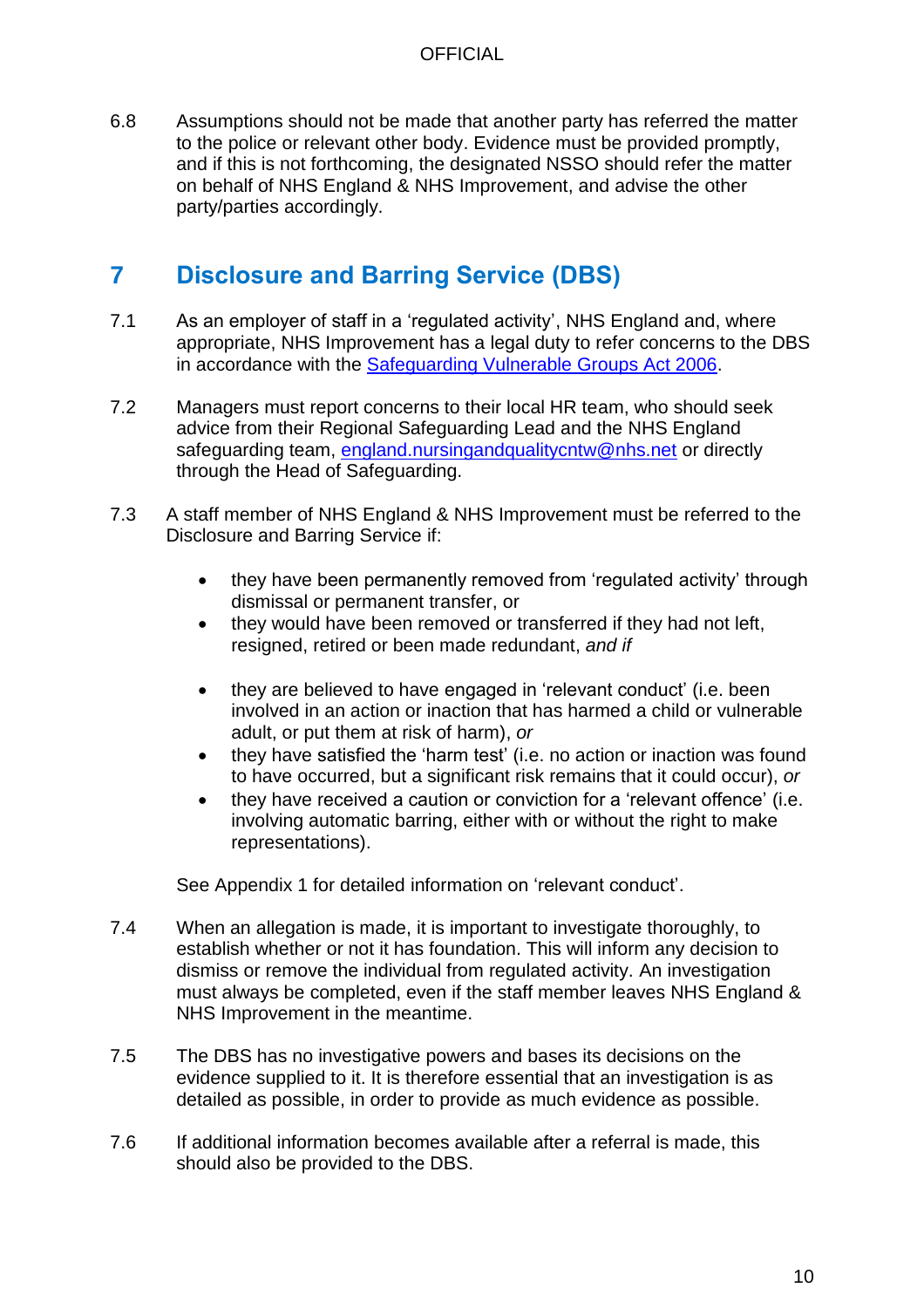- 7.7 Following an investigation, if it is decided that the individual can return to regulated activity, there may not be a legal duty to make a referral.
- 7.8 The duty to make a referral may not be triggered by temporary suspension and depends on whether there is sufficient information to meet the referral criteria. However, a person may be suspended where an allegation has been made and an investigation is pending.
- 7.9 The website [Making barring referrals to the DBS](https://www.gov.uk/guidance/making-barring-referrals-to-the-dbs) offers comprehensive guidance, as well as a [DBS barring referrals flowchart.](https://www.gov.uk/government/publications/dbs-referrals-referral-chart) NHS England's & NHS Improvement's Disciplinary Policies provide information on the procedures to be followed.
- 7.10 The best way to make a referral is with the DBS [secure online referral form,](https://www.gov.uk/government/publications/dbs-referrals-form-and-guidance) which includes on-screen guidance. Help and advice are also available from the DBS on 03000 200 190.

## **8 Record-keeping**

- 8.1 The NSSO is responsible for ensuring records are kept of the following:
	- the nature of the allegation or concern
	- who was interviewed, what statements and notes were taken, and when
	- any records that were seen and reviewed
	- the actions considered and the justification for specific decisions, including suspension and any actions taken under the NHS England or NHS Improvement Disciplinary Policy
	- the alternative actions that were explored
	- minutes and actions of all meetings that took place.
- 8.2 This information will be held until the individual concerned reaches the age of 79, or until 6 years after their death, whichever is longer (in accordance with NHS England & NHS Improvement [Documents and Records Management](https://nhsengland.sharepoint.com/sites/thehub/Policy%20library/Corporate%20Document%20and%20Records%20Management.pdf) [policy\)](https://nhsengland.sharepoint.com/sites/thehub/Policy%20library/Corporate%20Document%20and%20Records%20Management.pdf). A record-keeping checklist is provided in Appendix 3.
- 8.3 All records should be saved in a secure area, not on personal drives. Folders should be restricted to appropriate personnel on the shared drive.
- 8.4 It is important that:
	- files are named appropriately
	- a retention period is applied
	- records are saved in an agreed area, and security measures applied, since they will contain personal information
	- emails are stored securely: emails can constitute records, and therefore form a critical part of the investigation.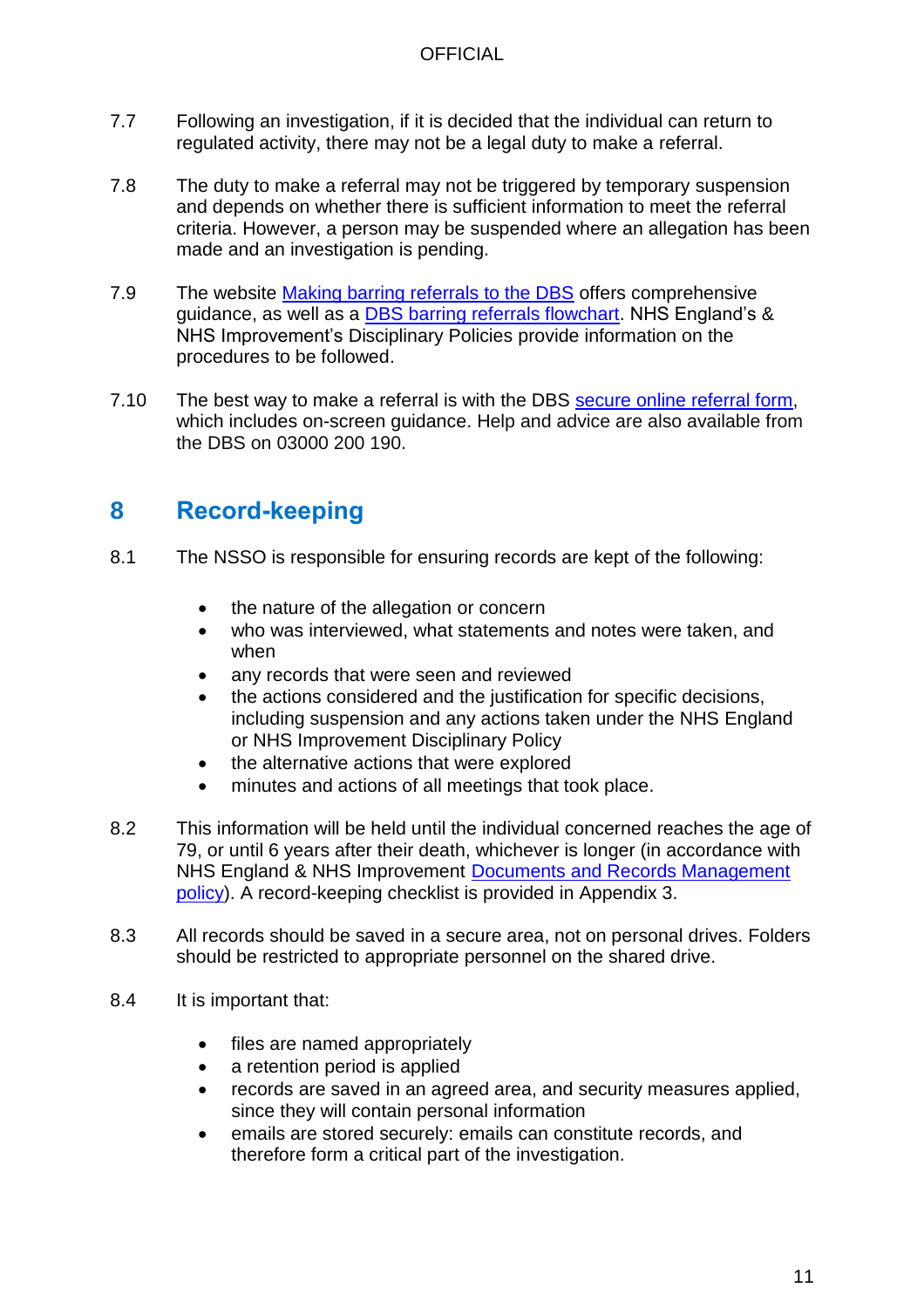8.5 All organisations that process personal data are required to comply with the Data Protection Act 2018 and EU General Data Protection Regulation (GDPR). This came into force in May 2018 and strengthens personal data protection for all individuals within the European Union – and in the UK, after Brexit. The [GDPR Guidance](https://digital.nhs.uk/data-and-information/looking-after-information/data-security-and-information-governance/information-governance-alliance-iga/general-data-protection-regulation-gdpr-guidance) published by the Information Governance Alliance contains useful information on how the GDPR applies to the processing of personal data by health and social care organisations.

## **9 Post-investigation review**

- 9.1 Following the completion of the initial investigation, the NSSO will lead a review of the case and any actions taken.
- 9.2 Recommendations from the review will be implemented, and information disseminated to the appropriate people, both within the organisations and to local safeguarding forums.
- 9.3 The staff member concerned should be fully supported throughout their integration back into the workplace once the investigation is complete if this is appropriate. The staff member may be offered on-going support through Occupational Health.

# **10 Monitoring**

- 10.1 The National Safeguarding Steering Group will monitor compliance with this policy, through the Regional Safeguarding Leads.
- 10.2 The Head of Safeguarding is responsible for the monitoring, revision and updating of this policy, on behalf of the Chief Nursing Officer (CNO) and will update the CNO on its implementation.
- 10.3 This policy will be monitored regularly to ensure that it complies with equality and diversity requirements.

## **11 Equality and health inequalities analysis**

- 11.1 Promoting equality and addressing health inequalities are important to NHS England and NHS Improvement. In developing this policy, we have:
	- considered the need to eliminate discrimination, harassment and victimisation, to advance equality of opportunity, and to foster good relations between people who share a relevant protected characteristic (as cited under the **Equality Act 2010)** and those who do not share it
	- considered the need to reduce inequalities between patients in access to, and outcomes from, healthcare services, and in ensuring that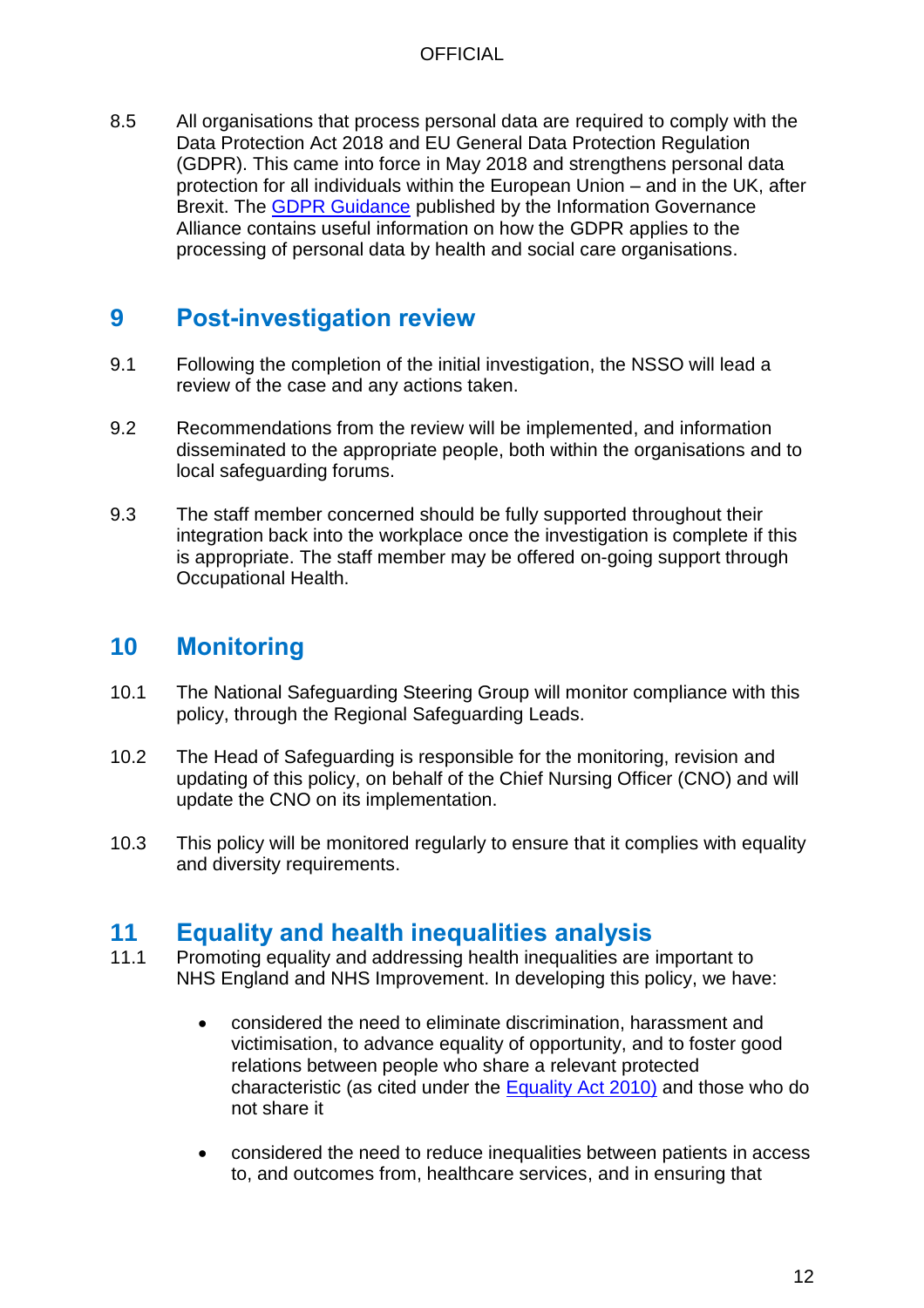services are provided in an integrated way where this might reduce health inequalities.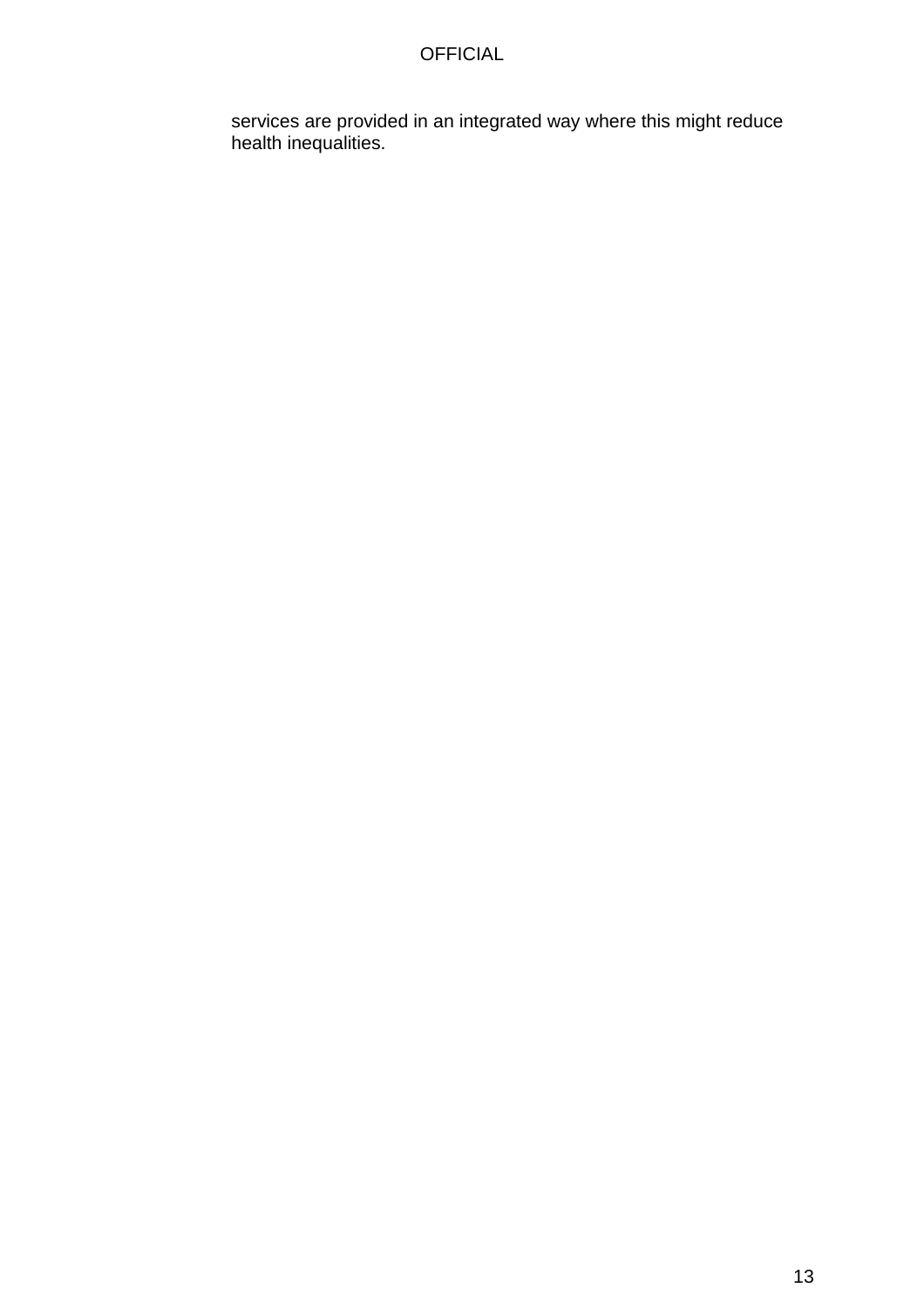# **Appendix 1:**

# **Definitions of 'at risk', 'harm' and 'relevant conduct'**

## **Definition of people at risk**

Safeguarding means protecting a person's right to live in safety, free from abuse and neglect. All staff within NHS England & NHS Improvement have a responsibility to safeguard people in their care, but extra care must be taken to protect those who are least able to protect themselves. Children and young people, and vulnerable adults, can be at particular risk of abuse or neglect.

A child is a person aged under 18 years; young people aged 16 or 17 who are living independently are still defined as 'children'.

A vulnerable adult is someone who may be in need of care because of a physical, learning or other disability, or because of their age or an illness. This definition also applies to an adult who is unable to take care of him or herself properly, or who is unable to protect him or herself from significant harm or exploitation.

Some groups of people are particularly vulnerable to harm and exploitation, and it is important that their needs are carefully considered:

- those with disabilities
- those living away from home
- asylum seekers
- children and young people in hospital
- children in contact with the youth justice system
- victims of domestic abuse
- those who may be singled out due to their religion or ethnicity
- those who may be exposed to violent extremism.

## **Definitions of harm: Children**

#### **Physical harm**

Physical harm is defined as physical contact that results in discomfort, pain or injury. It may involve hitting, shaking, throwing, poisoning, burning or scalding, drowning, suffocating, or otherwise causing physical harm.

Supplying drugs to children, or the use of inappropriate or unauthorised methods of restraint, also fall under this definition.

Physical harm may also be caused when a parent or carer fabricates the symptoms of, or deliberately induces or causes, illness in a child. This situation is commonly described as 'factitious illness by proxy' or 'Munchausen syndrome by proxy'.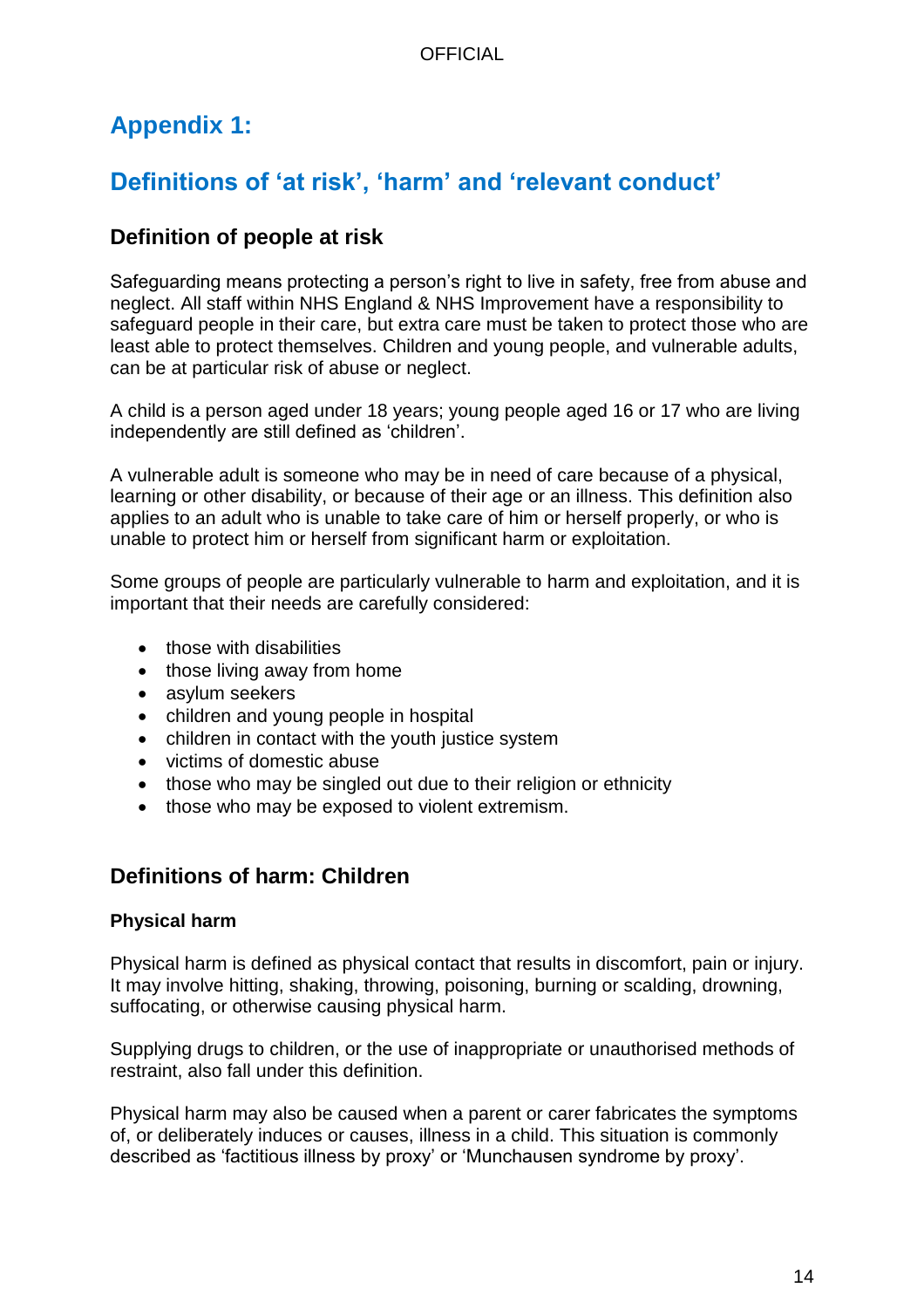#### **Emotional and psychological harm**

Emotional harm is defined as action or inaction by others that causes mental anguish. It involves the persistent emotional maltreatment of a child, which causes severe and persistent adverse effects on the child's emotional development. It may involve conveying to a child that they are worthless or unloved, inadequate, or valued only insofar as they meet the needs of another person.

Such harm may feature age or developmentally inappropriate expectations being imposed on a child. These can include interactions that are beyond the child's development capability, as well as overprotection and limitation of exploration and learning, or preventing the child participating in normal social interaction.

Emotional harm may also involve witnessing aggressive, violent or harmful behaviour towards another individual (e.g. domestic violence). It may also involve serious bullying, frequently causing a child to feel frightened or in danger, exploitation or corruption.

Some level of emotional harm is involved in all types of maltreatment of a child (e.g. grooming, harassment, or inappropriate emotional involvement), though it may occur alone.

#### **Sexual harm and exploitation**

Sexual harm is defined as any form of sexual activity involving a child under the age of consent. It involves forcing or enticing a child or young person to take part in sexual activities, including prostitution, whether or not the child is aware of what is happening.

Such activities may involve physical contact, including penetrative (e.g. rape, buggery or oral sex) or non-penetrative acts. They may also include non-contact activities, such as involving children in the looking at, or production of, pornographic material, causing them to watch sexual activities, or encouraging them to behave in sexually inappropriate ways.

Downloading child pornography, taking indecent photographs of children, and sexualised texting, are all forms of sexual harm.

#### **Neglect and acts of omission**

Neglect is a persistent failure to meet a child's basic physical and/or psychological needs, which is likely to result in serious impairment of the child's health or development.

Neglect may occur during pregnancy as a result of maternal substance abuse.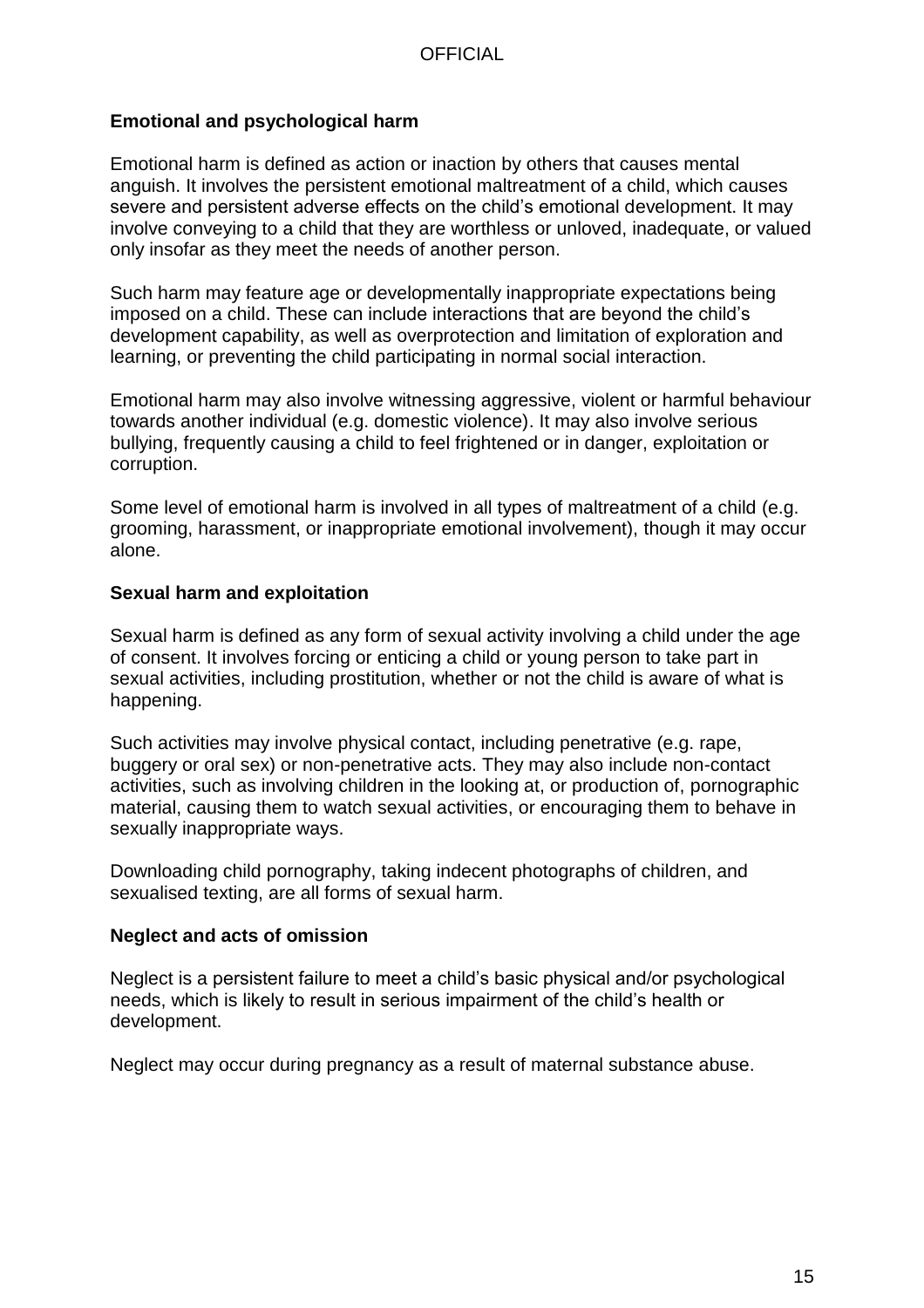Once a child is born, neglect may involve a parent or carer failing to:

- provide adequate food, clothing and shelter (including exclusion from home or abandonment)
- protect a child from physical and emotional harm or danger
- ensure adequate supervision and/or adequate care-givers
- ensure access to appropriate medical care or treatment.

It may also include neglect of, or unresponsiveness to, a child's basic emotional needs.

#### **Female Genital Mutilation (FGM)**

Female genital mutilation (FGM) is a procedure where the female genitals are deliberately cut, injured or changed, without medical justification. It is also known as 'female circumcision' or 'cutting', and by other terms such as initiation, infibulation, sunna, gudniin, halalays, tahur, megrez and khitan.

FGM is usually carried out on young girls between infancy and the age of 15, most commonly before puberty starts. It is very painful and can seriously harm the health of women and girls. It can also cause long-term problems with sex, childbirth and mental health.

It is estimated that 65,000 girls aged 13 and under are at risk of FGM in the UK. UK communities most at risk include Kenyan, Somalian, Sudanese, Sierra Leonean, Egyptian, Nigerian and Eritrean. Non-African countries that practise FGM include Yemen, Afghanistan, Kurdistan, Indonesia, Malaysia, Turkey, Thailand (South) and Pakistan.

FGM is a form of child abuse and is illegal in the UK. It is a mandatory duty for a regulated healthcare professional to report any concerns they have about a female under 18 years old, and to record when FGM is disclosed or identified as part of NHS healthcare. This is a personal duty: the individual professional who becomes aware of the case must make a report, and the responsibility cannot be transferred.

The Home Office's [Multi-agency Statutory Guidance on Female Genital Mutilation](https://www.gov.uk/government/publications/multi-agency-statutory-guidance-on-female-genital-mutilation) offers comprehensive information on FGM; [Mandatory Reporting of Female Genital](https://www.gov.uk/government/publications/mandatory-reporting-of-female-genital-mutilation-procedural-information)  [Mutilation: procedural information](https://www.gov.uk/government/publications/mandatory-reporting-of-female-genital-mutilation-procedural-information) gives guidance on when and how to report a case of FGM.

## **Relevant conduct: Children**

A child is a person under 18 years of age.

Any behaviour involving a child is classed as 'relevant conduct' if it:

- endangers a child, or is likely to endanger a child
- if repeated against, or in relation to, a child, would endanger the child or be likely to endanger the child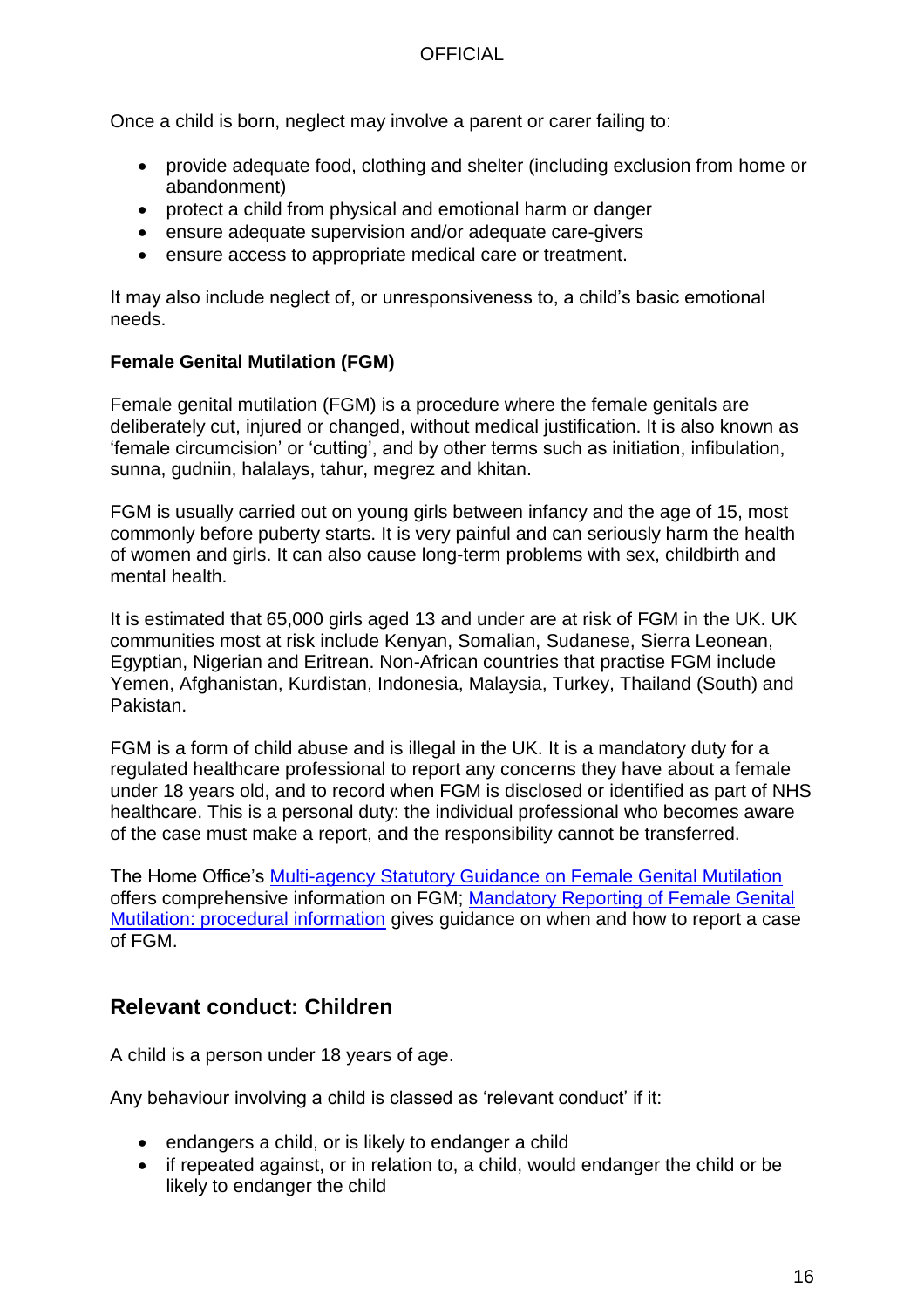- involves sexual material relating to children (including the possession of such material)
- involves sexually explicit images depicting violence against human beings (including the possession of such material)
- includes any behaviour of a sexual nature involving a child.

A person's conduct endangers a child if it:

- harms a child
- causes a child to be harmed
- puts a child at risk of harm
- makes an attempt to harm a child
- incites another person to harm a child.

A person's conduct satisfies the 'harm test' if they are thought likely to:

- harm a child
- cause a child to be harmed
- put a child at risk of harm
- make an attempt to harm a child
- incite another person to harm a child.

#### **Definitions of harm: Vulnerable adults**

Living a life that is free from harm and abuse is a fundamental human right, and essential for health and well-being. The safeguarding of adults is about their safety and well-being, and puts measures in place for those least able to protect themselves.

#### **Physical harm**

Physical harm is any physical contact that results in discomfort, pain or injury.

Examples of physical harm include:

- assault, rough handling, hitting, slapping, punching, pushing, pinching, shaking, bruising or scalding
- exposure to excessive heat or cold
- a failure to treat sores or wounds
- inappropriate use of medication (e.g. under- or overuse of medication, or the use of un-prescribed medication)
- the use of inappropriate sanctions
- the unlawful or inappropriate use of restraint or physical interventions
- the deprivation of liberty.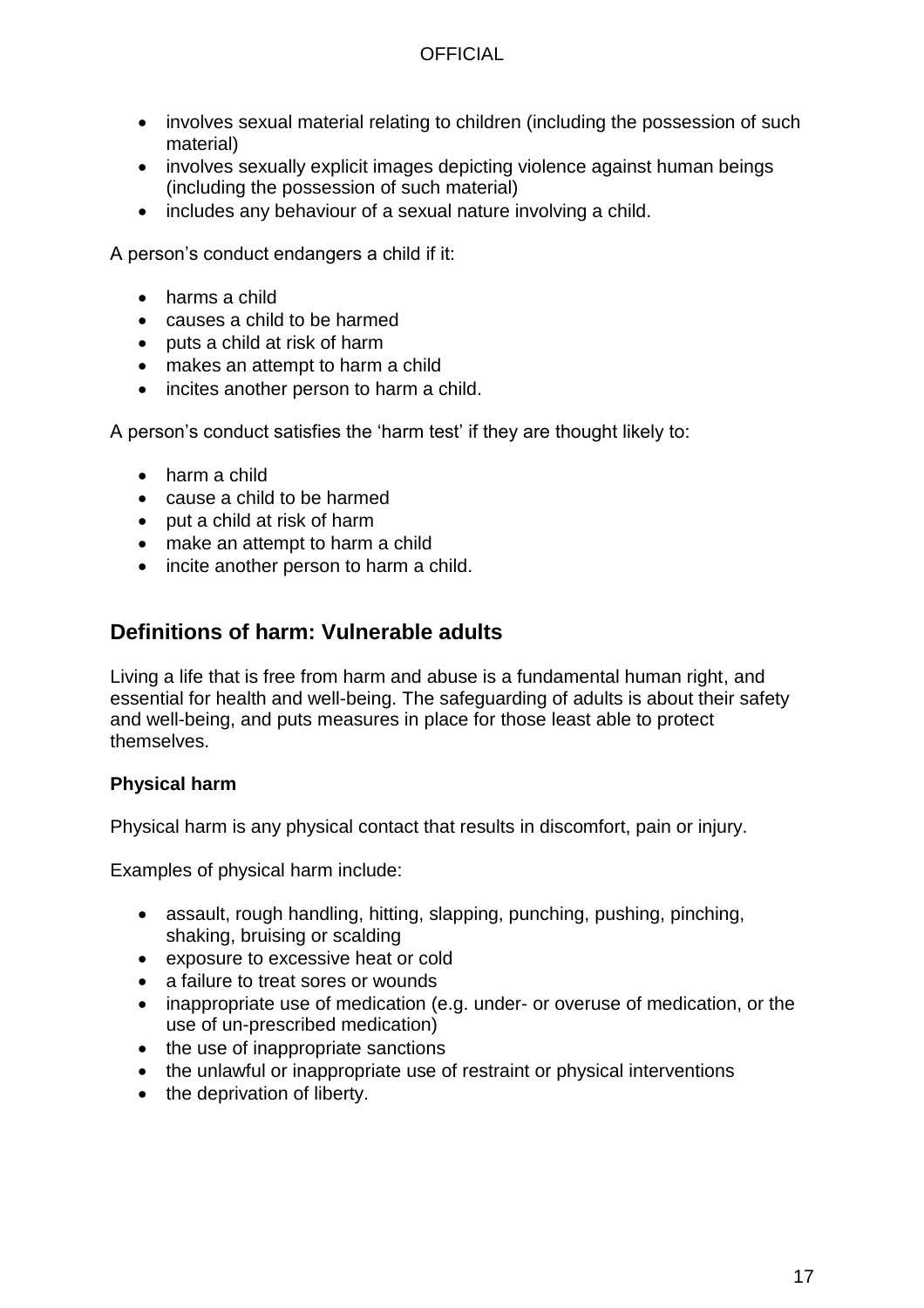#### **Sexual harm and exploitation**

Examples of sexual harm and exploitation can include the direct or indirect involvement of the vulnerable adult in sexual activity or relationships that:

- they do not want or have not consented to
- they cannot understand, and cannot consent to, since they lack the mental capacity
- they have been coerced into because the other person is in a position of trust, power or authority, e.g. a care worker.

Sexual harm can involve bruising or injury to the anal, genital or abdominal area, and the transmission of STD. It also includes inappropriate touching.

Being forced to watch sexual activity is also a form of sexual exploitation.

#### **Psychological and emotional harm**

This is behaviour that causes mental distress or has a harmful effect on an individual's emotional health and development. It can include:

- mocking, coercing, bullying, verbal attacks, intimidation or harassment
- demeaning, disrespectful, humiliating, racist, sexist or sarcastic comments, shouting, swearing or name-calling
- excessive or unwanted familiarity
- the denial of basic human and civil rights such as self-expression, privacy and dignity
- negating the right of the vulnerable adult to make choices
- undermining the individual's self-esteem
- isolation and over-dependence that has a harmful effect on the person's emotional health, development or well-being
- the use of inflexible regimes and lack of choice.

#### **Neglect**

Neglect occurs when a person's well-being is impaired because his or her care or social needs are not met.

Examples of neglect include:

- the failure to allow access to appropriate health, social care and educational services
- the failure to provide adequate nutrition, hydration or heating, or access to appropriate medication
- ignoring medical or physical needs, e.g. untreated weight loss, or a lack of care that results in pressure sores or uncharacteristic problems with continence
- poor hygiene, e.g. lack of general cleanliness or soiled clothes not being changed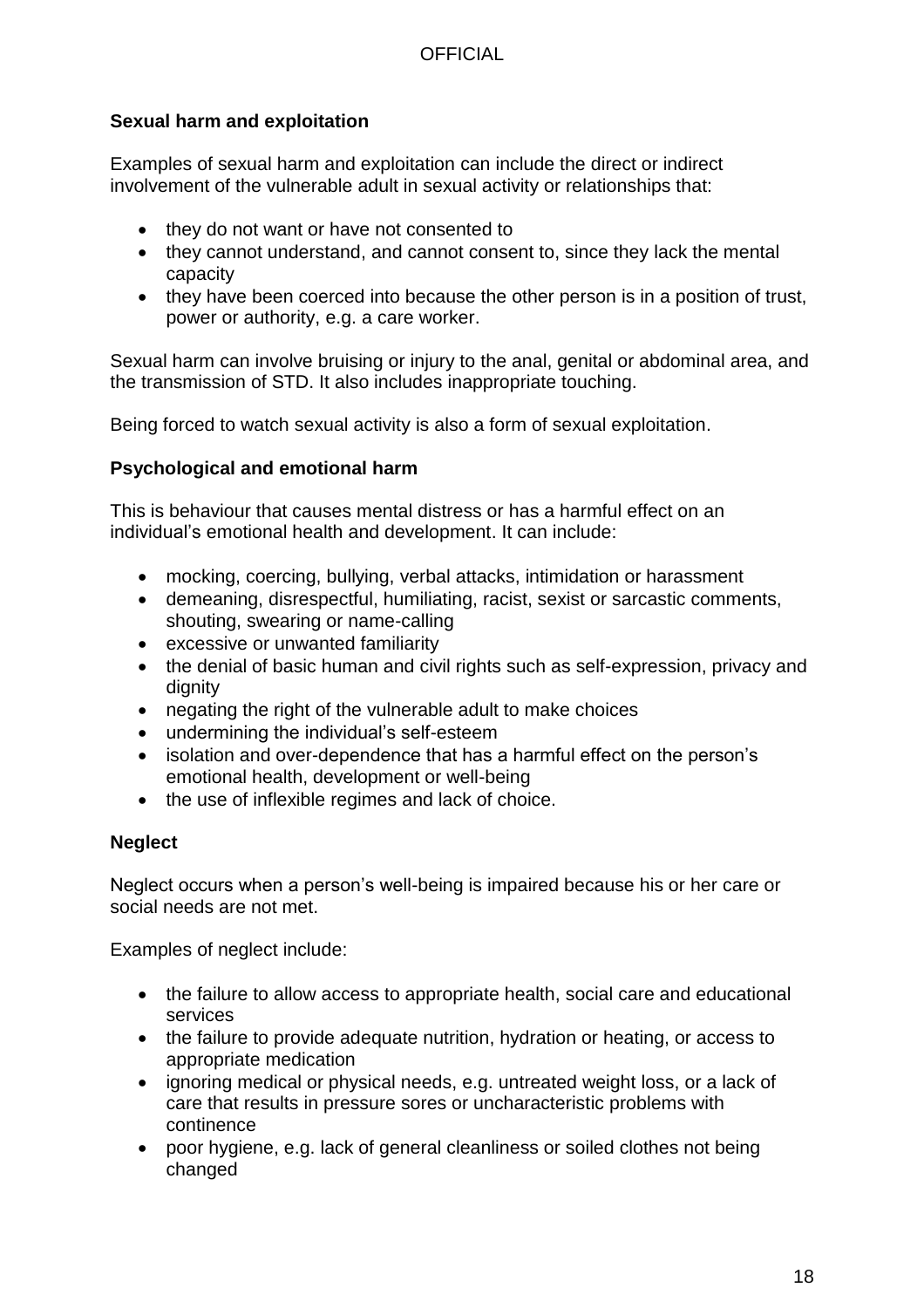• the failure to address the vulnerable individual's requests.

Neglect can be intentional or unintentional. Intentional neglect can include:

- wilfully failing to provide care
- wilfully preventing the vulnerable adult from getting the care they need
- being reckless about the consequences of the person not getting the care they need.

Unintentional neglect can include:

- a carer failing to meet the needs of the vulnerable adult because they do not understand their needs
- a carer lacking knowledge about the services that are available
- a carer's own needs preventing them from being able to give the care the person needs
- an individual being unaware of, or lacking an understanding of, the possible effect on the vulnerable adult of a lack of action.

#### **Discrimination**

Discrimination exists when values, beliefs or culture result in a misuse of power, or the denial of rightful opportunities, so causing harm.

Any psychological abuse that is racist, sexist, or linked to a person's sexuality, disability, religion, ethnic origin, gender, culture, or age, is discriminatory.

#### **Institutional harm**

Examples of institutional harm can include:

- an observed lack of dignity and respect in the care setting
- the enforcement of rigid routines
- processes and tasks being organised to meet the needs of staff rather than those in their care
- disrespectful language and attitudes.

#### **Financial harm**

Financial harm is the use of a person's property, assets, income, funds or other resources without their informed consent or authorisation. It includes:

- theft
- fraud
- exploitation
- unauthorised withdrawals of funds from an account
- undue pressure in connection with wills, property, inheritance or financial transactions
- the misuse or misappropriation of property, possessions or benefits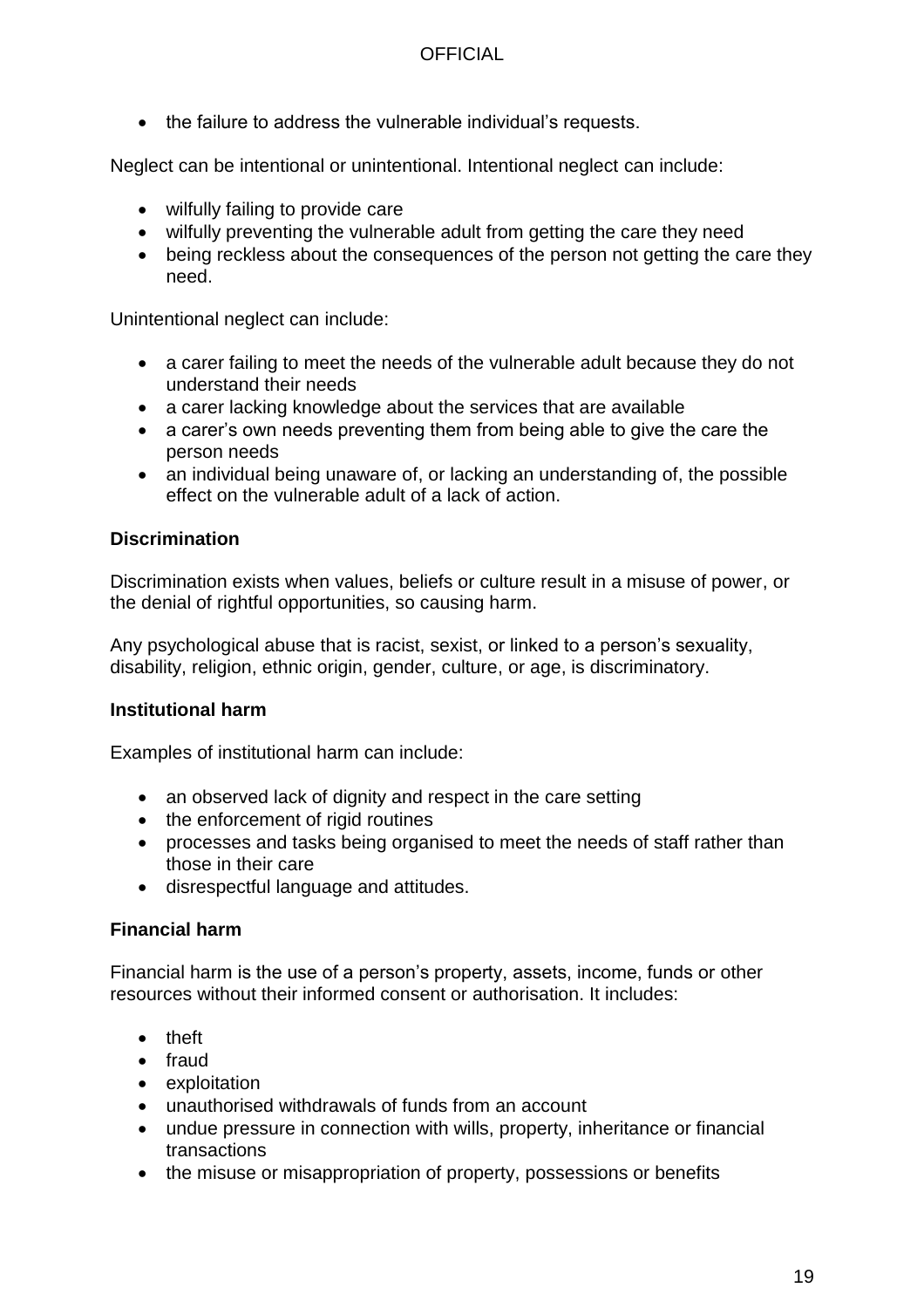• the misuse of an enduring power of attorney, or a lasting power of attorney, or an appointeeship.

Domestic violence and self-harm should also be considered as possible indicators of, and/or contributory factors to, harm or abuse.

## **Relevant conduct: Vulnerable adults**

A vulnerable adult is a person aged 18 years or over who is receiving a service or assistance which is classed as regulated activity for adults.

Any behaviour is classed as 'relevant conduct' if it:

- endangers a vulnerable adult or is likely to endanger a vulnerable adult
- if repeated against, or in relation to, a vulnerable adult, would endanger the vulnerable adult or be likely to endanger them
- involves sexual material relating to children
- involves sexually explicit images depicting violence against human beings (including possession of such images)
- is of a sexual nature involving a vulnerable adult.

A person's conduct endangers a vulnerable adult if it:

- harms a vulnerable adult
- causes a vulnerable adult to be harmed
- puts a vulnerable adult at risk of harm
- makes an attempt to harm a vulnerable adult
- incites another person to harm a vulnerable adult.

A person's conduct satisfies the 'harm test' if they are thought likely to:

- harm a vulnerable adult
- cause a vulnerable adult to be harmed
- put a vulnerable adult at risk of harm
- make an attempt to harm a vulnerable adult
- incite another person to harm a vulnerable adult.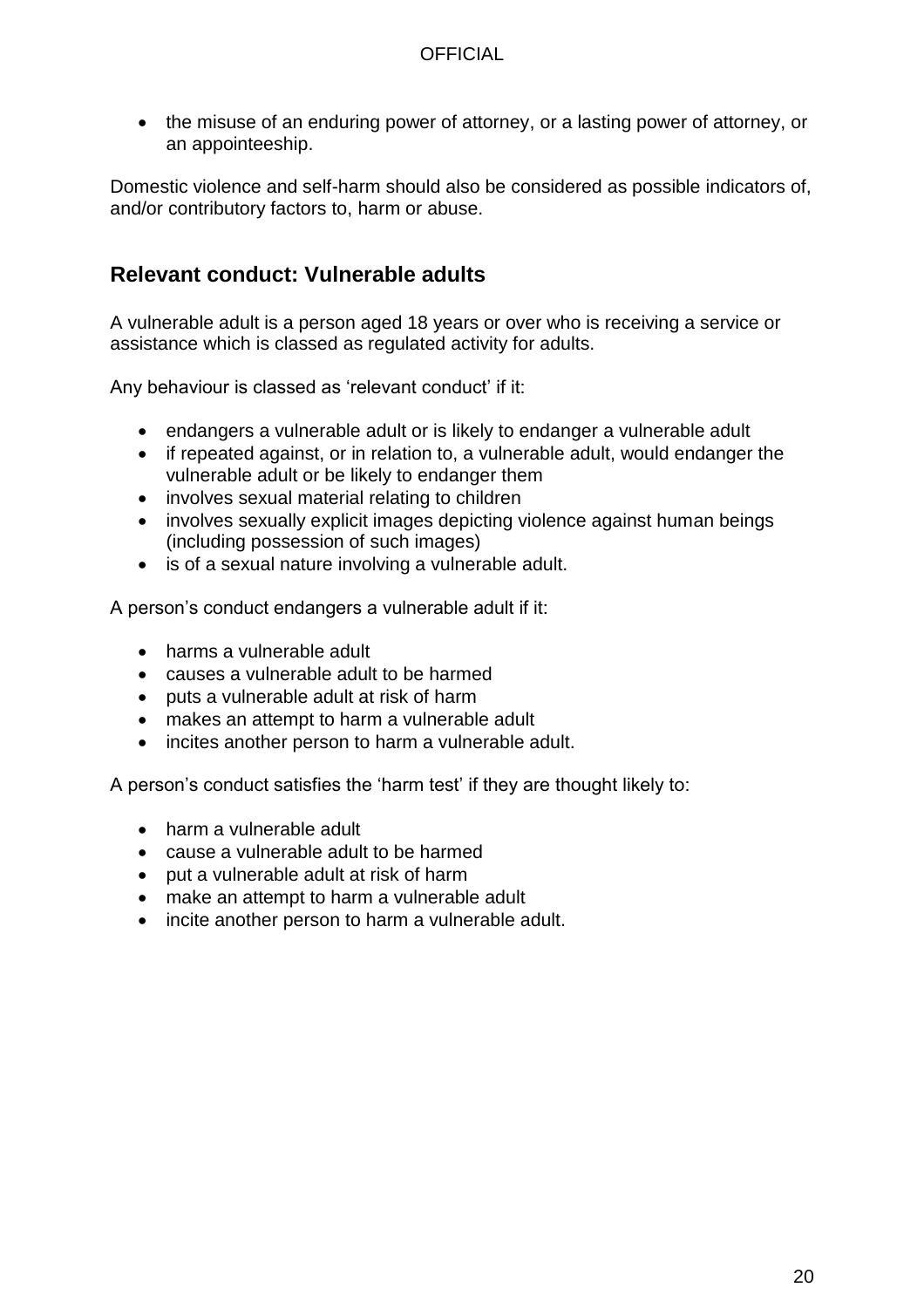# **Appendix 2: Managing Allegations Process Flowchart**

#### **Process for managing safeguarding allegations involving Performers**

Any concerns/safeguarding allegations relating to any Performer **MUST** be discussed with the relevant NHS England Local Office Safeguarding Lead

NHS England Local Office Safeguarding Lead will liaise with the appropriate NHS England Local Office Medical Lead/Team to ascertain whether the individual is on the performer list.

**If performer is not on NHS England Local Office Performer list the** case will be referred to relevant NHS England Local Office Safeguarding Lead/Deputy and Medical Team where the Performer is registered. If not a Performer the case will be referred to the employing organisation Safeguarding Lead

**If on Performers List on NHS England Local Office Performer list** the NHS England Local Office Safeguarding Lead/Deputy will liaise with the Medical Director regarding Performer process/suspension if required/disclosure to relevant parties

#### **NHS England Local Office Safeguarding Lead will:**

- Discuss the allegation, undertake risk assessment and agree immediate actions with relevant Medical Director and Director of Nursing.
- Be responsible for liaison with LADO or relevant Local Authority Safeguarding Unit if a child or adult is involved or and/or Police if the allegation is of a criminal nature. This includes attending all required multi-agency meetings. Relevant Medical Team representatives may also be required to attend.
- Ensure incident is reported on STEiS and document all decisions and actions, including timescale, and who is responsible for taking action.
- Ensure safeguarding representative is available to provide a safeguarding perspective as part of PAG/PLDP processes
- Notify NHS England Regional Safeguarding Lead or Deputy of the allegation.
- If allegation is upheld ensure that DBS referral is completed.
- If a Child/young person/adult is considered to be at risk of significant harm the NHS England North Local Office Safeguarding Lead will seek advice and support from relevant Police Force and Local Authority Safeguarding Unit.